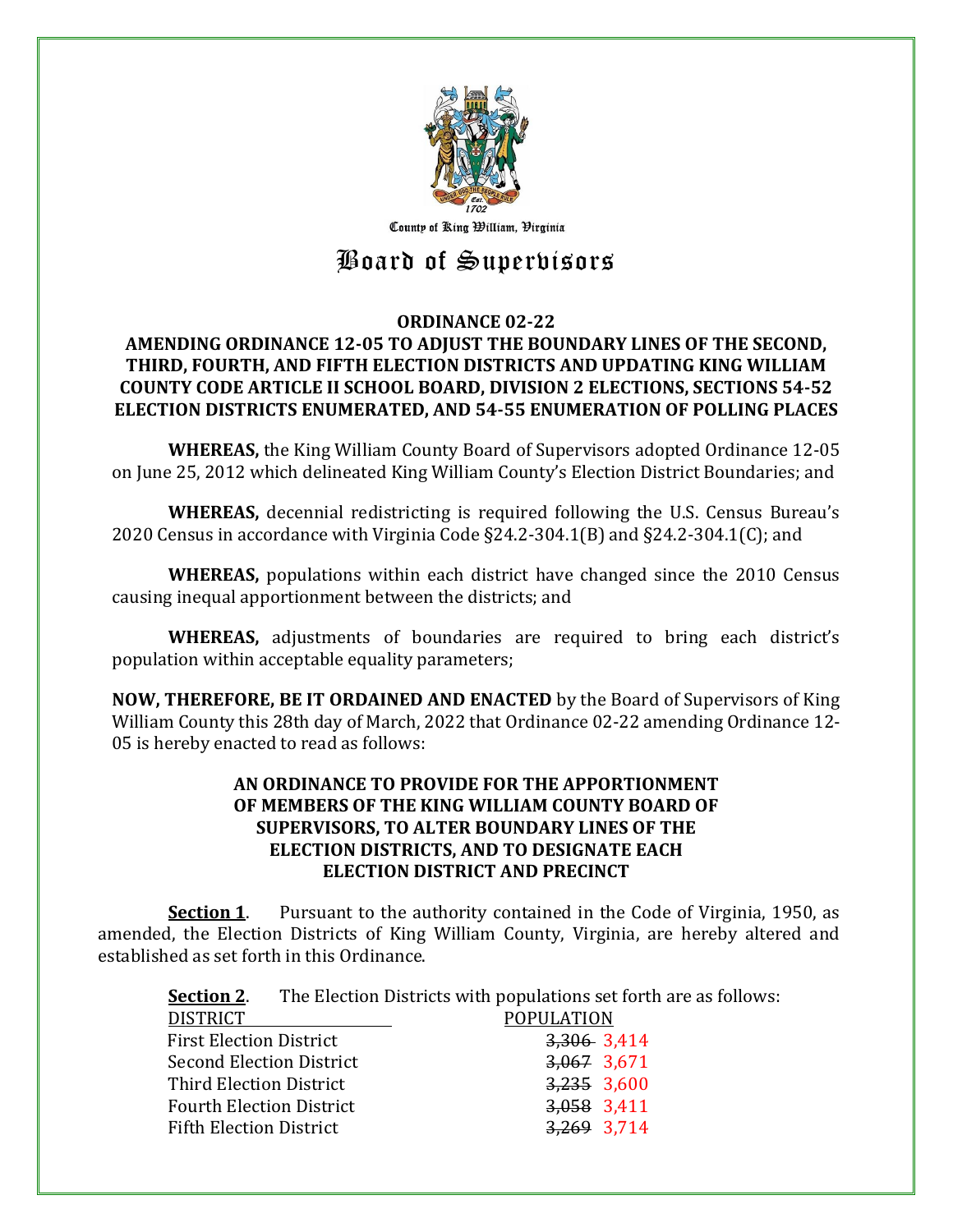# **First Election District**

#### -*West Point Precinct*

The boundaries of the West Point Precinct shall be the corporate limits of the Town of West Point as described in an order of the Circuit Court of King William County entered on the ninth day of December, 1963, and of record in the clerk's office of that Court in Chancery Order Book 13, page 216 and as those limits were enlarged by the voluntary boundary agreement approved on the twenty-third day of August, 1999, by the Board of Supervisors of King William County and approved on the eighth day of September, 1999, by the Town Council of the Town of West Point.

**\_\_\_\_\_\_\_\_\_\_\_\_\_\_\_\_\_\_\_\_\_\_\_\_\_\_\_\_\_\_\_\_\_\_\_\_\_\_\_\_\_\_\_\_\_\_\_\_\_\_\_\_\_\_\_\_\_\_\_\_\_\_\_\_\_\_\_\_\_\_\_\_\_\_\_\_\_\_\_\_\_\_\_\_**

#### **Second Election District**

#### **-***Courthouse Precinct*

From the intersection of the Pamunkey River and an unnamed tributary of the Pamunkey River which forms the boundary of Census Blocks 3015 and 3037, then following the boundary of the aforementioned Census Blocks easterly to its intersection with the boundary between Census Blocks 3015 and 3041, then following the boundary between Census Blocks 3041 and 3037 easterly to its intersection with East River Road (Rt. 600). 2201 and 2212, approximately 350 yards southwest of the terminus of Green Level Road, then following the boundary of the aforementioned Census Blocks to its intersection with Green Level Road, then northeasterly following the centerline of Green Level Road to its intersection with Mt. Olive-Cohoke Road (Rt. 632), then northwesterly following the centerline of Mt. Olive-Cohoke Road northeasterly to its intersection with Jacks Creek Road (Rt. 629) continuing northeasterly along the centerline of Jacks Creek Road to its intersection with Acquinton Church Road (Rt. 618), then northwesterly following the centerline of Acquinton Church Road to its intersection with East River Road (Rt. 600). Then following northerly along the centerline of East River Road (Rt. 600) to its intersection with King William Road (Rt. 30). Then following the centerline of King William Road (Rt. 30) northwesterly until its intersection with Indian Church Road (Rt. 658) at the boundary between Census Blocks 4028 and 4030. Then following the boundary of Census Block 4030 northerly then easterly along an unnamed tributary of the Mattaponi River which forms the boundary of Census Block 4030 until its intersection with an unnamed tributary of the Mattaponi River forming the boundary between Census Blocks 4012 and 4011. Then following the boundary of the aforementioned Census Blocks northerly to its intersection with West River Road (Rt. 600). Then following the center line of West River Road (Rt. 600) northerly to its intersection with Poplar Landing Road. Then following the centerline of Poplar Landing Road northeasterly to its intersection with Aylett Creek. Then following the centerline of Aylett Creek southerly to its intersection with the Mattaponi River. Then crossing King William Road (Rt. 30) and continuing along the centerline of West River Road (Rt. 600) to its intersection of census block 4070 and following an unnamed tributary of the Mattaponi River. Then following that boundary westerly to its intersection with the Mattaponi River. Then following the centerline of the Mattaponi River downstream, southeasterly to its intersection with the Mattaponi Indian Reservation's southern boundary which is the boundary between Census Blocks 2062 2012 and 2041 2019, then following that boundary westerly to its intersection with Indian Town Road (Rt. 625), then following the centerline of Indian Town Road southerly to its intersection with East Rose Garden Road (Rt. 626), then following the centerline of East Rose Garden Road (Rt. 626) westerly to its intersection with King William Road. Then following centerline of West Rose Garden Road (Rt. 626) to its intersection with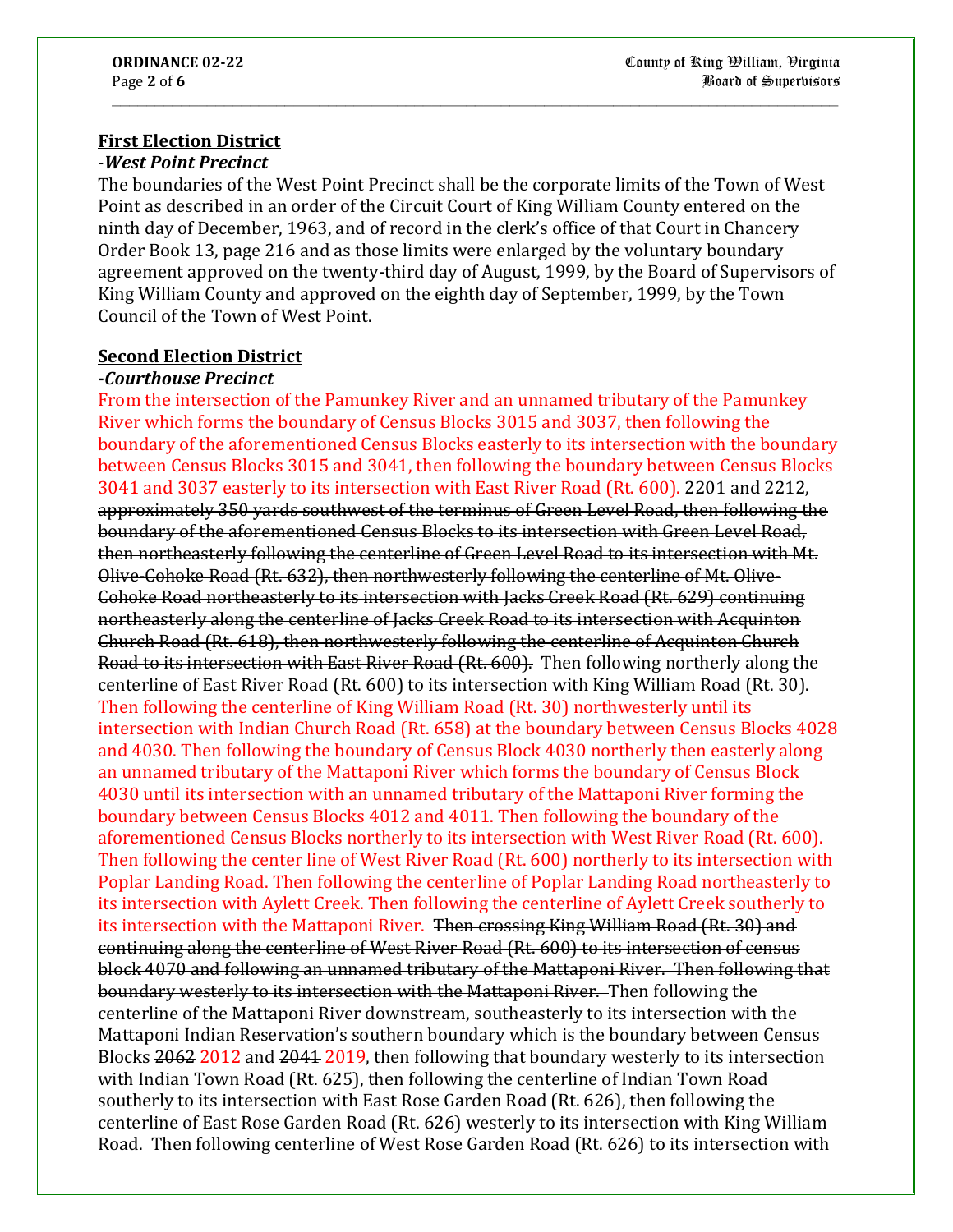Powhatan Trail (Rt. 633), and then along the centerline of Powhatan Trail to the Pamunkey River. Then following the centerline of the Pamunkey River northwesterly to its intersection with unnamed tributary of the Pamunkey River which forms the boundary of Census Blocks 3015 and 3037.

**\_\_\_\_\_\_\_\_\_\_\_\_\_\_\_\_\_\_\_\_\_\_\_\_\_\_\_\_\_\_\_\_\_\_\_\_\_\_\_\_\_\_\_\_\_\_\_\_\_\_\_\_\_\_\_\_\_\_\_\_\_\_\_\_\_\_\_\_\_\_\_\_\_\_\_\_\_\_\_\_\_\_\_\_**

#### **-***Sweet Hall Precinct*

From the Mattaponi Indian Reservation's southern boundary which is the boundary between Census Blocks 2062 2012 and 2041 2019, then following the centerline of the Mattaponi River downstream, southeasterly to its intersection with the unnamed tributary of the Mattaponi River that forms the West Point Town boundary between Census Blocks 1007 and 1003.boundary of Census Blocks 1011 and 1007, then following that boundary southerly to its intersection with Geron Lane, then following the centerline of Geron Lane to its intersection with Chelsea Road (Rt. 635), then following the centerline of Chelsea Road northwesterly to its intersection with the West Point town boundary then following the town boundary southwesterly to its intersection with VFW Road (Rt. 636) then following the centerline of VFW Road southeasterly to its southern intersection with the West Point town boundary Then following the town boundary southwesterly to its intersection with the Pamunkey River, then northwesterly following the centerline of the Pamunkey River to Lester Manor Landing, then following the centerline of Powhatan Trail (Rt. 633) to its intersection with West Rose Garden Road (Rt. 626), then following the centerline of West Rose Garden Road northeast to its intersection with King William Road (Rt. 30). Then following the centerline of King William Road, northwesterly, to its intersection with East Rose Garden Road, then following the centerline of East Rose Garden Road, northerly, to its intersection with Indian Town Road, then following the centerline of Indian Town Road, northerly, to its intersection with the Mattaponi Indian Reservation's southern boundary which is the boundary between Census Block 2005 and 2087 2012 and 2019.

#### **Third Election District**

#### **-***Aylett Precinct*

From the confluence of Herring Creek and the Mattaponi River, westerly along the centerline of Herring Creek, then westerly along the centerline of Millwood Rd. (Rt. 607) to the intersection with Upshaw Rd. (Rt. 608), then following the centerline of Upshaw Road to the intersection with Vessels Road (Rt. 659). Then southerly along the centerline of Vessels Road (Rt. 659) along boundary line of census block 3018 3011 to centerline of Cherry Hill Drive (Rt. 1225) to its intersection with King William Road (Rt. 30) Then southeasterly along the centerline of King William Road (Rt. 30) to its intersection with West River Road (Rt. 600) Indian Church Road (Rt. XX) at the boundary between Census Blocks 4028 and 4030. Then following the boundary of Census Block 4030 northerly then easterly along an unnamed tributary of the Mattaponi River which forms the boundary of Census Block 4030 until its intersection with an unnamed tributary of the Mattaponi River forming the boundary between Census Blocks 4012 and 4011. Then following the boundary of the aforementioned Census Blocks northerly to its intersection with West River Road (Rt. 600). Then following the center line of West River Road (Rt. 600) northerly to its intersection with Poplar Landing Road. Then following the centerline of Poplar Landing Road northeasterly to its intersection with Aylett Creek. Then following the centerline of Aylett Creek southerly to its intersection with the Mattaponi River.. Then following West River Road (Rt. 600) to its intersection of census block 4070 and following an unnamed tributary to the Mattaponi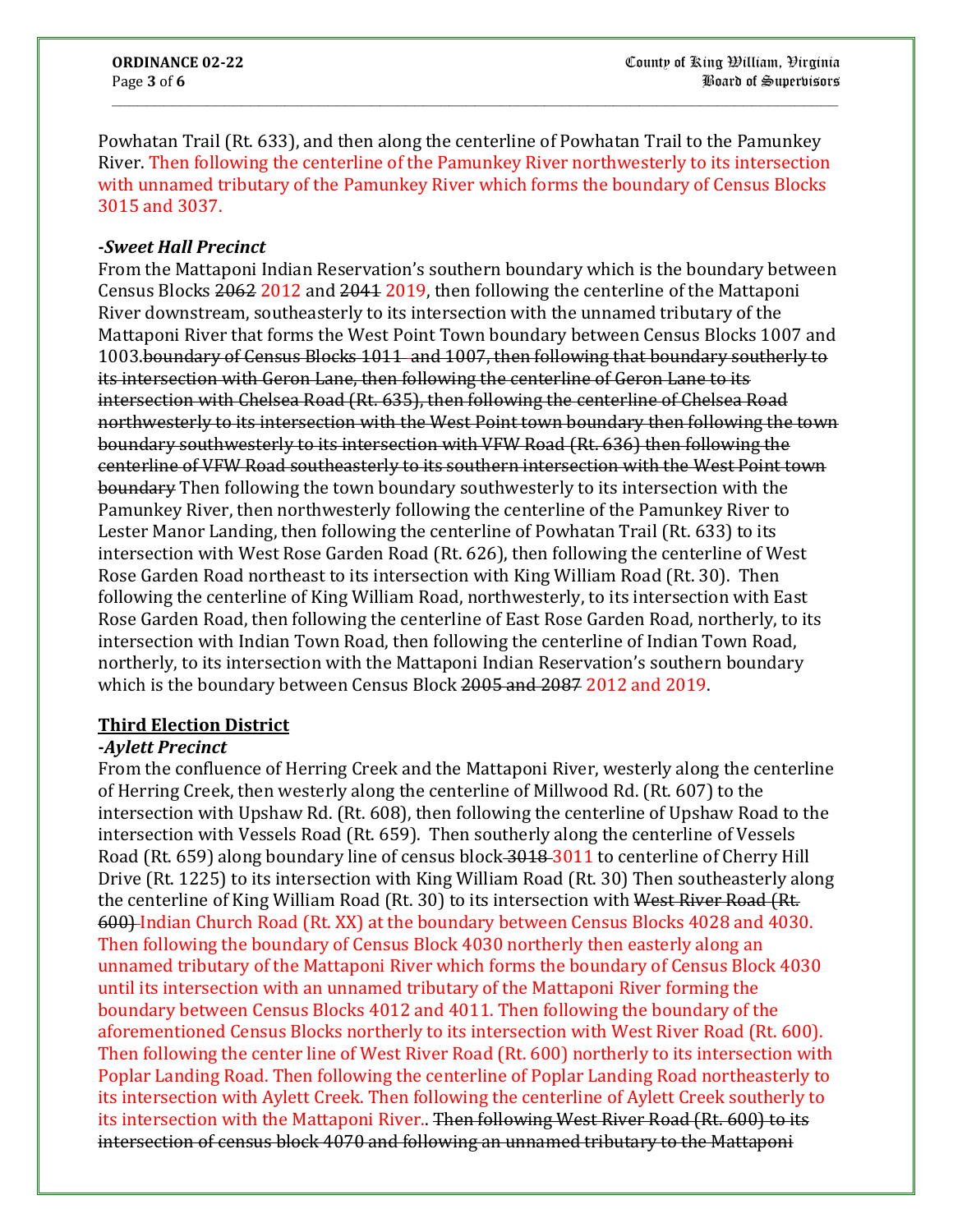River. Then following that boundary westerly to its intersection with the Mattaponi River. Then following the Mattaponi River northwesterly to the confluence of Herring Creek.

**\_\_\_\_\_\_\_\_\_\_\_\_\_\_\_\_\_\_\_\_\_\_\_\_\_\_\_\_\_\_\_\_\_\_\_\_\_\_\_\_\_\_\_\_\_\_\_\_\_\_\_\_\_\_\_\_\_\_\_\_\_\_\_\_\_\_\_\_\_\_\_\_\_\_\_\_\_\_\_\_\_\_\_\_**

# **Fourth Election District**

#### **-***Manquin Precinct*

From the intersection of King William Road (Rt. 30) and Cherry Hill Drive (Rt. 1225) westerly following the centerline of King William Road (Rt. 30) and Cherry Hill Drive (Rt. 1225) to the intersection with Enfield Road (Rt. 610), then southerly along the centerline of Enfield Road to the intersection with unnamed road that is the boundary for Census Blocks 1003-1037 and 1004, Census Block 1008, and Census Block 1010, then following the boundary between Census Blocks 1037 and 1004 westerly then southerly to its intersection with Webb Creek which forms the boundary between Census Blocks 1004 and 1036. Then following the centerline of Webb Creek westerly to its intersection with an unnamed road forming the boundary of Census Blocks 1032 and 1036, then following said unnamed road southerly to its intersection with Dabneys Mill Rd (Rt. 604). of the boundary of Census Block 1036 said unnamed road westerly to its intersection with another unnamed road that serves as the boundary for Census Blocks 1054, 1055 and 1057, then southerly to its intersection with Dabneys Mill Road, following the centerline of Dabneys Mill Road (Rt. 604) to its intersection with Mehixon Creek Lane, then following Mehixon Creek Lane to Mehixon Creek, then to its confluence with the Pamunkey River. Then following Dabneys Mill Rd southerly to its intersection with the boundary of Census Blocks 1052 and 1053, then following this boundary southerly to the Pamunkey River. Then following the centerline of the Pamunkey River southerly to the intersection of Census Blocks 3015 and 3037, then following the boundary of the aforementioned Census Blocks easterly to its intersection with the boundary between Census Blocks 3015 and 3041, then following the boundary between Census Blocks 3041 and 3037 easterly to its intersection with East River Road (Rt. 600). Then following northerly along the centerline of East River Road (Rt. 600) to its intersection with King William Road (Rt. 30). Then following the centerline of King William Road (Rt. 30) northwesterly until its intersection with 2201 and 2212, then following the boundary of the aforementioned Census Blocks to its intersection with Green Level Road (Rt. 621), then northeasterly following the centerline of Green Level Road to its intersection with Mt. Olive-Cohoke Road (Rt. 632). Then following northwesterly along the centerline of Mt. Olive-Cohoke Road (Rt. 632) to its intersection with Jacks Creek Road (Rt. 629) continuing northeasterly along the centerline of Jacks Creek Road to its intersection with Acquinton Church Road (Rt. 618). Then following northwesterly along the centerline of Acquinton Church Road to its intersection with East River Road (Rt. 600). Then following northerly along the centerline of East River Road (Rt. 600) to its intersection with King William Road (Rt. 30). Then following the centerline of King William Road (Rt. 30), northwesterly, to its intersection with Kelley Lane (Rt. 612). Then northwesterly following the centerline of Kelley Lane (Rt. 612) to its intersection with Cherry Hill Drive (Rt. 1225).

# **Fifth Election District**

#### **-***Mangohick Precinct*

From the intersection of the county boundary with Caroline County and the Mattaponi River, downstream along the centerline of the Mattaponi River, then westerly along the centerline of Herring Creek, then westerly along the centerline of Millwood Rd. (Rt. 607) to the intersection with Upshaw Rd. (Rt. 608), then following the centerline of Upshaw Rd. to the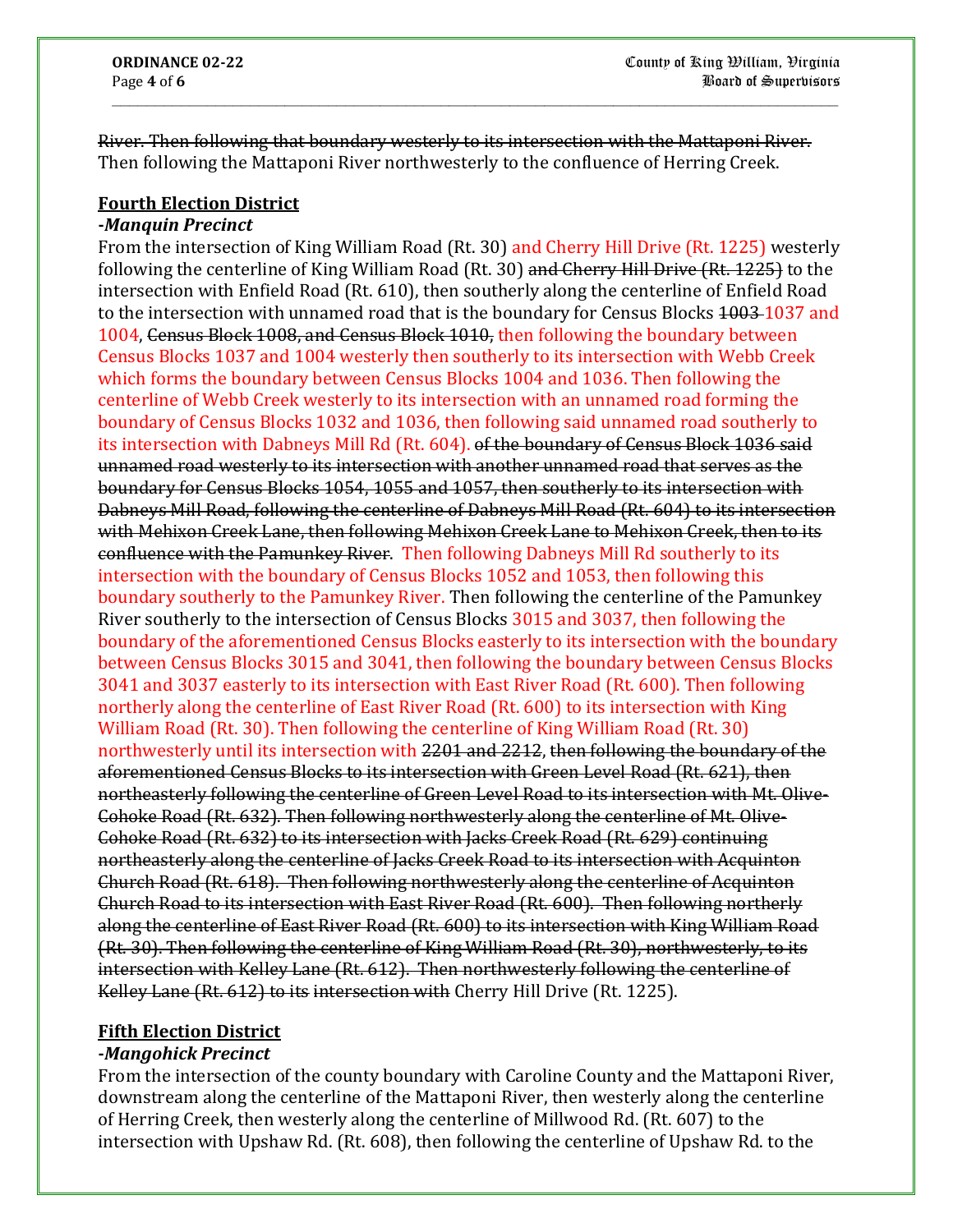intersection with Vessels Road (Rt. 659), then following centerline of Vessels Road (Rt. 659) and along the boundary line of Census Block 3018 3011 to centerline of Cherry Hill Drive (Rt. 1225) and to its intersection with King William Road (Rt. 30). Then following the centerline of King William Road (Rt. 30) westerly to its intersection with Enfield Road (Rt. 610). Then southerly following Enfield Rd. to the intersection with unnamed road that is the boundary for Census Block 1010, Census Block 1008, and Census Block 1003, then following said unnamed road to its intersection with another unnamed road that serves as the boundary for Census Blocks 1057, 1055 and 1054, then southerly to its intersection with Dabneys Mill Road, following the centerline of Dabneys Mill Road to its intersection with Mehixon Creek Lane, then following Mehixon Creek Lane to Mehixon Creek, then to its confluence with the Pamunkey River. Then southerly along the centerline of Enfield Road to the intersection with unnamed road that is the boundary for Census Blocks 1037 and 1004, then following the boundary between Census Blocks 1037 and 1004 westerly then southerly to its intersection with Webb Creek which forms the boundary between Census Blocks 1004 and 1036. Then following the centerline of Webb Creek westerly to its intersection with an unnamed road forming the boundary of Census Blocks 1032 and 1036, then following said unnamed road southerly to its intersection with Dabneys Mill Rd (Rt. 604). Then following Dabneys Mill Rd southerly to its intersection with the boundary of Census Blocks 1052 and 1053, then following this boundary southerly to the Pamunkey River. Then upstream northwesterly along the centerline of the Pamunkey River to its intersection with the county boundary with Caroline County, and then returning to the origin, following the county boundary, at the intersection of the county boundary with Caroline County and the Mattaponi River.

**\_\_\_\_\_\_\_\_\_\_\_\_\_\_\_\_\_\_\_\_\_\_\_\_\_\_\_\_\_\_\_\_\_\_\_\_\_\_\_\_\_\_\_\_\_\_\_\_\_\_\_\_\_\_\_\_\_\_\_\_\_\_\_\_\_\_\_\_\_\_\_\_\_\_\_\_\_\_\_\_\_\_\_\_**

# **Precinct Voting Locations**

First – West Point Armory 110 Thompson Ave – **"West Point"**

Second-A – VFW Post #8356 1658 VFW Road – **"Sweet Hall"**

Second-B – King William Admin. Bldg. 180 Horse Landing Road – **"Courthouse"**

Third – King William Vol. Fire & Rescue Fire and EMS – Station 1 7936 Richmond-Tappahannock Hwy. – **"Aylett"**

Fourth – King William High School 80 Cavalier Drive – **"Manquin"**

Fifth – Mangohick Vol. Fire Dept. 3493 King William Road – **"Mangohick"**

**Section 3.** One supervisor shall be elected from each Election District as set forth by this Ordinance by the qualified votes of such district.

**Section 4.** Map references are based on Census Bureau digital data incorporated in the King William County geographic information system.